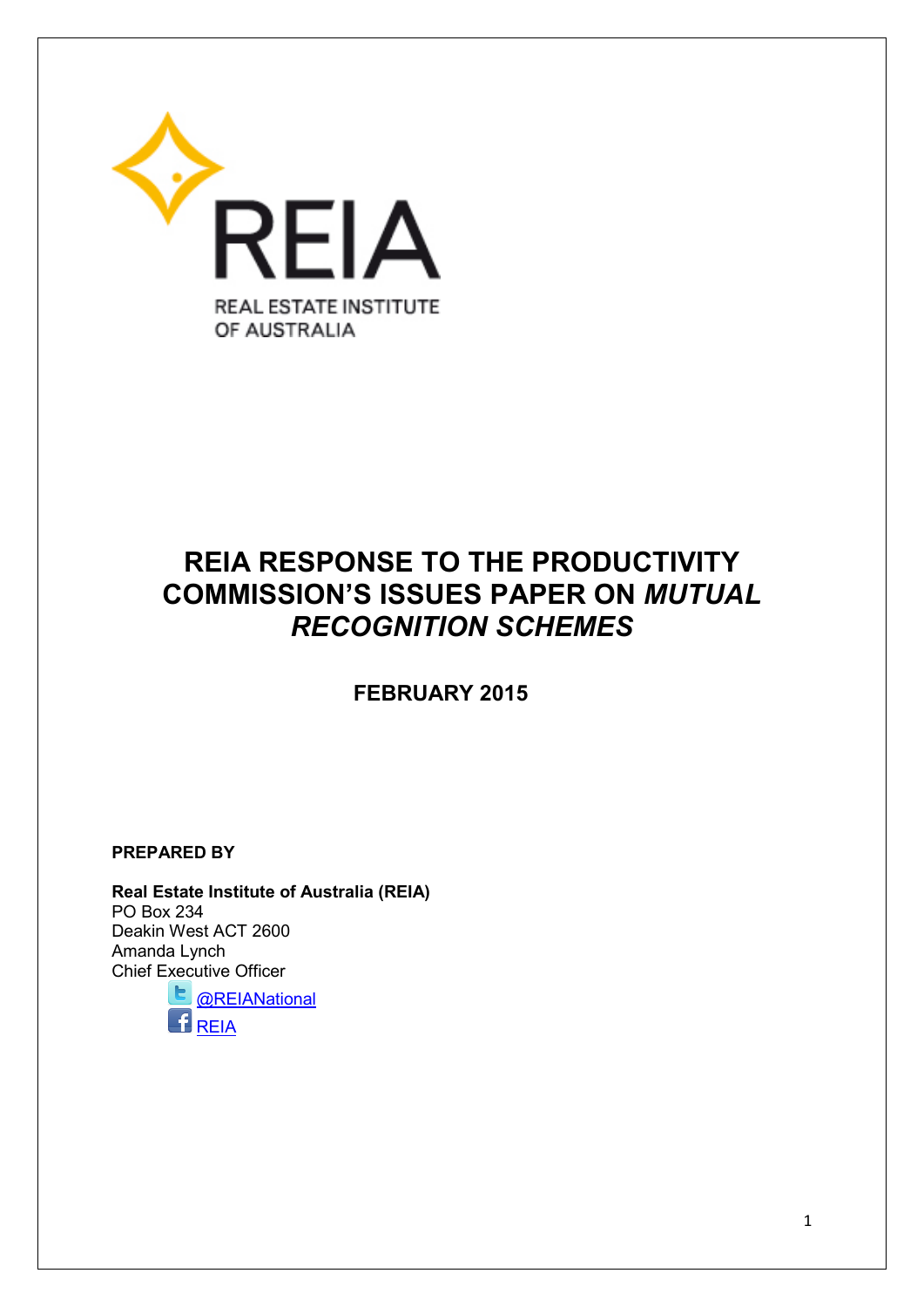## **REIA RESPONSE TO THE PRODUCTIVITY COMMISSION'S ISSUES PAPER ON**  *MUTUAL RECOGNITION SCHEMES*

The Real Estate Institute of Australia (REIA) is the peak national association for the real estate profession in Australia.

The REIA's members are the State and Territory Real Estate Institutes, through which around 75 per cent of real estate agencies are collectively represented. The 2011 Census records the Rental, Hiring and Real Estate Services Industry employment sitting at a total of 117,880. By occupation the key data recorded by ABS Census were 64,699 business brokers, property managers, principals, real estate agents and representatives.

The REIA represents an important element of the broader property and construction sector which together makes a significant contribution to Australia's social climate and economic development. Property contributes \$300 billion annually in economic activity.

Importantly, REIA represents an integral element of the small business sector. Some 99 per cent of real estate agencies are small businesses and 11 per cent of all small businesses in Australia are involved in real estate. Only 0.6 per cent of businesses employ 50 or more persons.

REIA is committed to providing and assisting research and well-informed advice to the Federal Government, Opposition, professional members of the real estate sector, media and the public on a range of issues affecting the property market.

The REIA welcomes the opportunity to provide a response to the Commission's Issues Paper on Mutual Recognition Schemes.

## **Introduction**

The Commission's Issue Paper deals with the review of the Mutual Recognition Agreement (the MRA) and the Trans-Tasman Mutual Recognition Arrangement (the TTMRA).

REIA's response focusses on real estate professionals and addresses the Commission's terms of reference to recommend ways to further improve the interjurisdictional movement of skilled workers, and reduce red tape, including examining the scope for automatic mutual recognition where applicable and the extent to which the Agreement on Trans-Tasman Court Proceedings and Regulatory Enforcement could facilitate the Trans-Tasman provision of services by particular occupations, based on a single registration.

Under the MRA, Australian states or territories mutually recognise compliance with each other's laws for the sale of goods and the registration of occupations. Under the TTMRA such recognition is between Australia and New Zealand. The TTMRA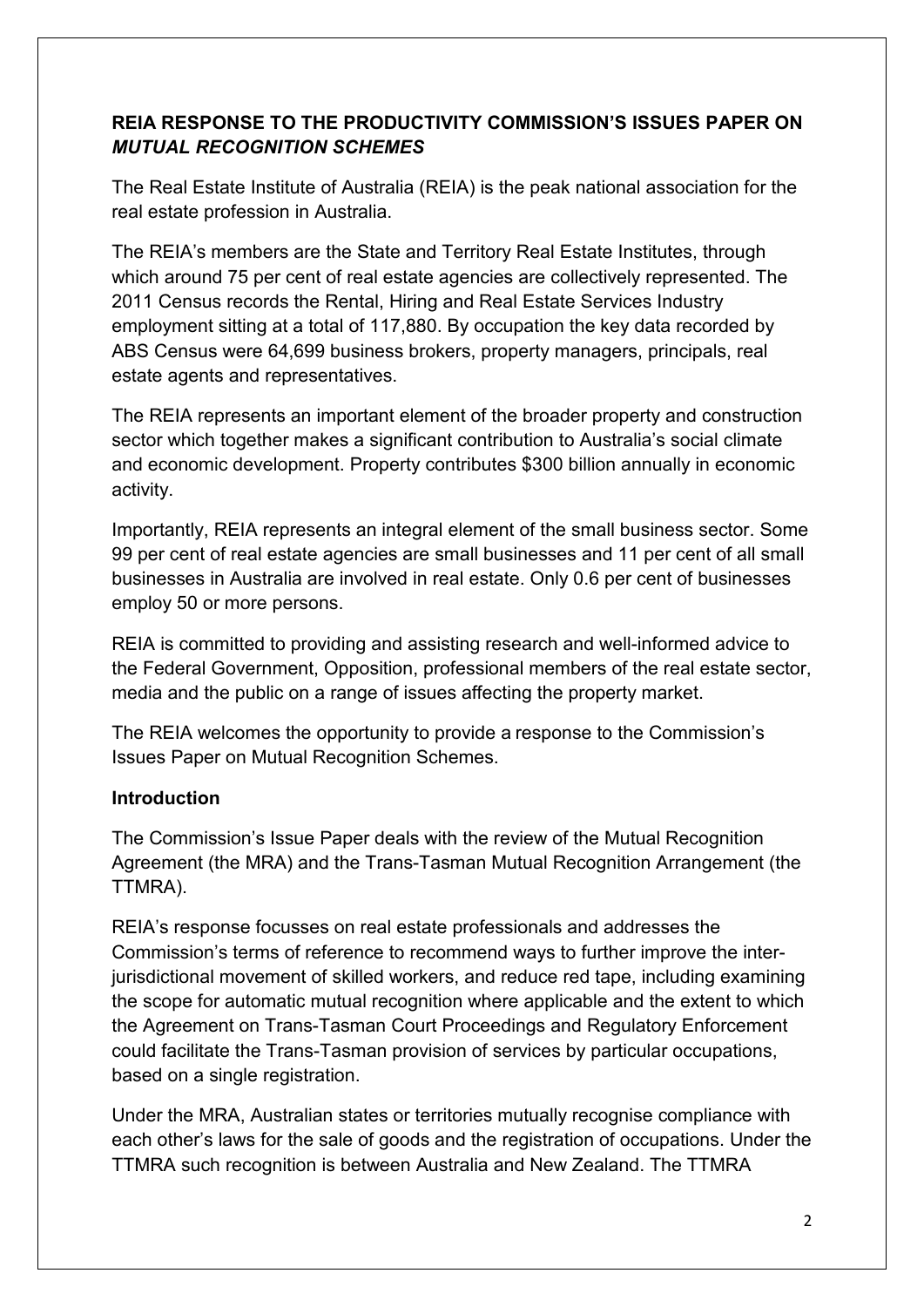applies to occupations for which some form of legislation-based registration, certification, licensing, approval, admission or other form of authorisation is required.

## **Background**

To put the REIA's comments below in context and to clarify why the REIA's response in the 2003 and 2008 reviews of Mutual Recognition by the Productivity Commission differ in some respects to this one the outcomes of the COAG approach for national licensing for certain occupations including real estate professionals needs to be considered.

In December 2013 under the auspices of COAG the majority of States decided not to pursue the proposed National Occupational Licensing Scheme (NOLS) reform. Most jurisdictions identified a number of concerns with the proposed NOLS model and potential costs. Jurisdictions instead decided to investigate approaches that would increase labour mobility and deliver net benefits for businesses and governments. To this end, States agreed to work together via the Council for the Australian Federation (CAF) to develop alternative options for minimising licensing impediments to improving labour mobility and to manage the orderly disestablishment of the National Occupation Licensing Authority from early 2014. In effect the Commonwealth Government has moved the responsibility to the states to settle improved mutual recognition arrangements, at least for these occupation groups, through their body CAF.

CAF is committed to developing licensing reform which enhances flexibility and mobility for Australian workers, but does not impose a top-down, national system which would increase costs for businesses and individuals. State and Territory Governments are considering a package of reforms which would enable 'external equivalence' for selected licence categories across jurisdictional boundaries. Under an external equivalence model, licence holders would be able to work in another state or territory without having to apply for a new licence or pay a licence fee.

The decision on whether to implement CAF occupational licensing reforms, including external equivalence, rests with individual State and Territory Governments. Reforms can be implemented on a unilateral, bilateral, multilateral or national basis. States and Territories will also have the flexibility to opt-in to reforms over time.

CAF is committed to close consultation with industry through state and territory regulators to test reform proposals and gauge support at the outset which REIA, as a business representative body, applauds.

CAF has prioritised electrical, plumbing and gas-fitting, as these trades have high levels of mobility and are essential in industries such as mining and which has had a promising start. Following the successful completion of the electrical, plumbing and gas-fitting occupations CAF will be considering other trades and initially focussing on workable agreements among the eastern seaboard states (QLD, VIC and NSW).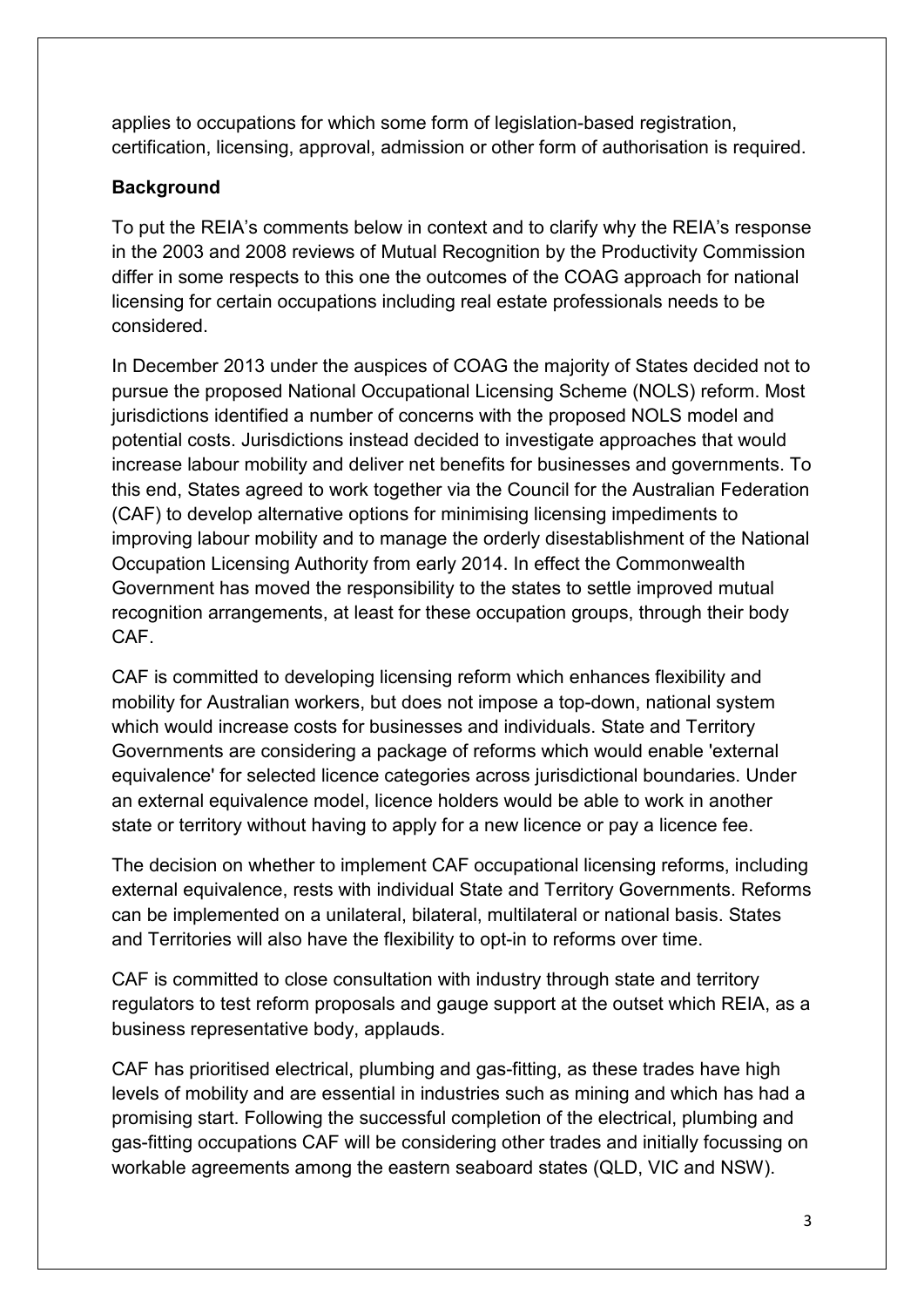## *REIA recommends that the Council of Australian Federation occupational licensing reform process is allowed to run its course.*

## **Discussion**

#### *Mutual Recognition*

Improved labour mobility is the main rationale advanced for having a system of mutual recognition for occupation groups. The reality of this for the real estate profession has been overstated by many notwithstanding the three geographic areas in Australia where the issue is said to arise – Canberra/Queanbeyan, Albury/Wodonga and Gold Coast/Tweed Heads.

The Consultation Regulation Impact Statements (RIS) associated with the attempt at a NOLS could not quantify this benefit and many critiques subsequently discredited the estimates provided in the RIS. In short there is no evidence to suggest that the current system impairs the mobility of a licensee who wishes to work in another state or territory.

The data for applications for mutual recognition should not be used as an indicator of the demand as these applications are in most instances the result of jurisdictional 'shopping and hopping' where agents choose to obtain a licence in a jurisdiction with lesser education and experience requirements most often as a 'quickie' course and then apply for mutual recognition of the licence in their home jurisdiction.

The REIA in its previous submission raised the point that abuse of Mutual Recognition was at times being facilitated by regulators who do not consistently verify addresses of licence applicants as being bona fide residents of that state. REIA has information from its member organisations suggesting that some trainees at the short courses are only temporary residents of that state and that within two months of completing the course, gained a licence in another state under Mutual Recognition. If nothing else this is a deceptive practice which should be addressed. It also indicates that those from interstate undertaking the course had no intention of practicing in the state in which they received their training.

The REIA supports the intent of Mutual Recognition for bona fide applications from estate agents who have qualified and worked in another state. However what is presently occurring, under the guise of Mutual Recognition is a long way from this and is putting at jeopardy consumers and the status of the industry.

Even where the application for Mutual Recognition is for genuine reasons there have been considerable difficulties with the operation of the system. These difficulties include:

- Some jurisdictions use negative licensing for certain categories of licencing. When experienced and qualified practitioners from these jurisdictions move to another jurisdiction, they are required to obtain registration as if they were new entrants to the profession, incurring both time and financial costs.
- The scope of licensing differs from one jurisdiction to another. Some real estate occupations which do not require licensing in some jurisdictions are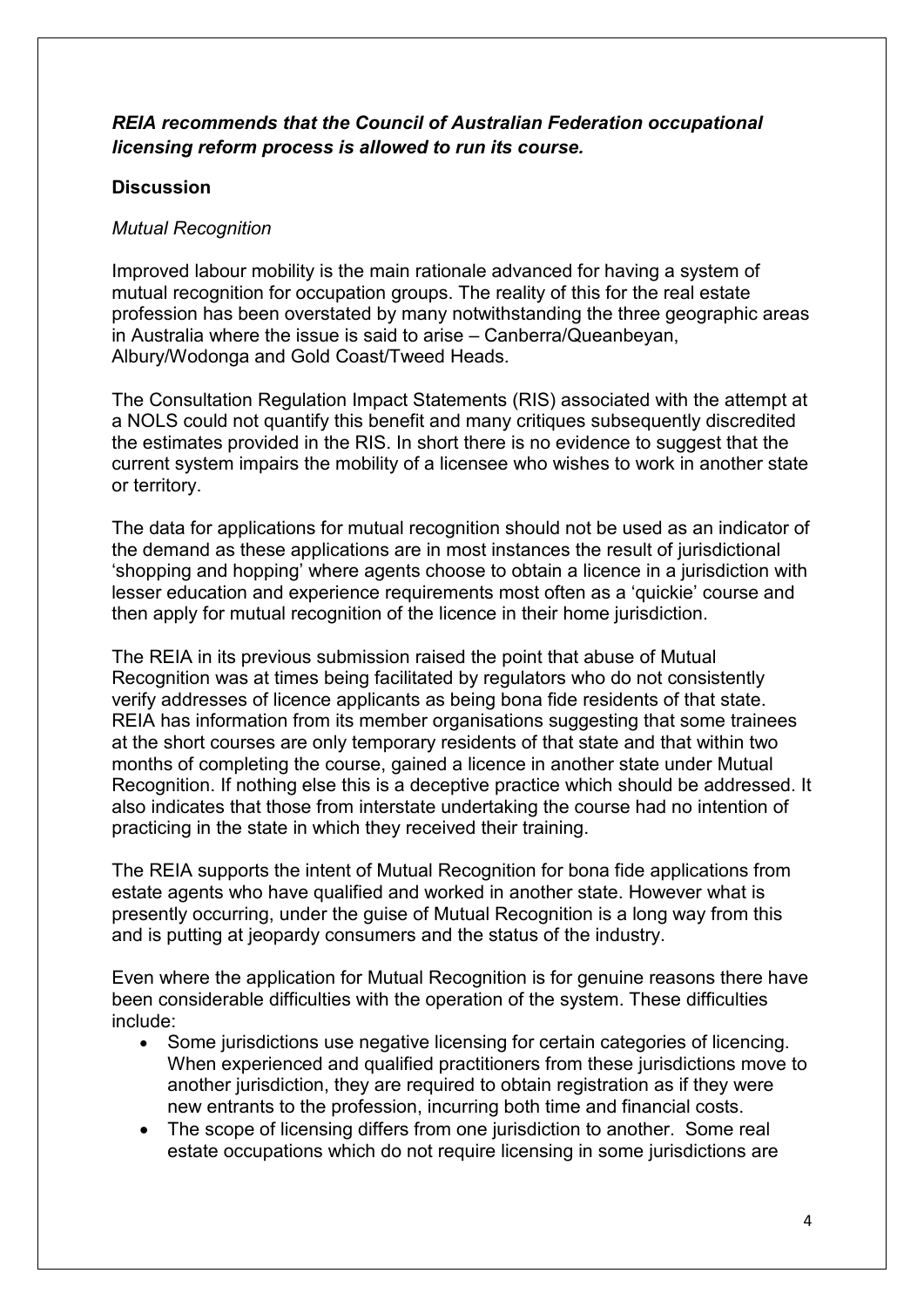licensed in others. Mutual recognition does not facilitate labour mobility where no equivalent licences exist in other jurisdictions

- Abuse of mutual recognition occurs as a result of the different eligibility requirements for licensing. As indicated above some agents choose to obtain a licence in a jurisdiction with lower requirements and then apply for mutual recognition of the licence in their home jurisdiction.
- This is exacerbated by a lack of rigorous auditing of training bodies in that jurisdiction, resulting in some training providers 'fast-tracking' students through courses on the basis of recognition of prior learning, using less stringent criteria than applied by other training providers.
- Abuse of mutual recognition is facilitated when regulators do not consistently verify addresses the home addresses of licence applicants.

The REIA believes that Mutual Recognition is not an adequate solution for labour mobility and consumer protection. Without a nationwide consistent approach to real estate education, Mutual Recognition will be a second-best solution. Harmonisation of legislation, including that relating to education and licensing, would create more consistency nation-wide, albeit with added costs burdens for individuals as they obtain multiple licences to operate in other jurisdictions. If jurisdictional differences in education requirements continue to part of the system they will undermine the intention of Mutual Recognition.

It is against this background that REIA's response to the Productivity Council's study on geographic labour mobility in 2014 recommended that where there is a genuine net public benefit, there should be a move towards the development of a harmonised set of laws for the relevant occupation group.

#### *REIA recommends that where there is a genuine net public benefit, there should be a move towards the development of a harmonised set of laws for the relevant occupation group.*

Until these jurisdictional differences are addressed REIA believes that Mutual Recognition arrangement should have stringent requirements for a licence holder to undertake 'top-up' training on moving to a new jurisdiction.

### *REIA recommends that Mutual Recognition arrangement should have stringent requirements for a licence holder to undertake 'top-up' training on moving to a new jurisdiction.*

#### *Automatic Mutual Recognition*

Under Automatic Mutual Recognition there would be no need for licensees working in a second jurisdiction to pay additional fees or lodge licence applications. Licensees choosing to work in an additional jurisdiction would still need to comply with any relevant jurisdiction-specific conduct and compliance requirements that apply to the work they intend to perform.

As discussed above REIA believes that improvements need to be made to current arrangements and as such Automatic Mutual Recognition would at this stage be very much considered a sub optimal solution. At least with Mutual Recognition (as